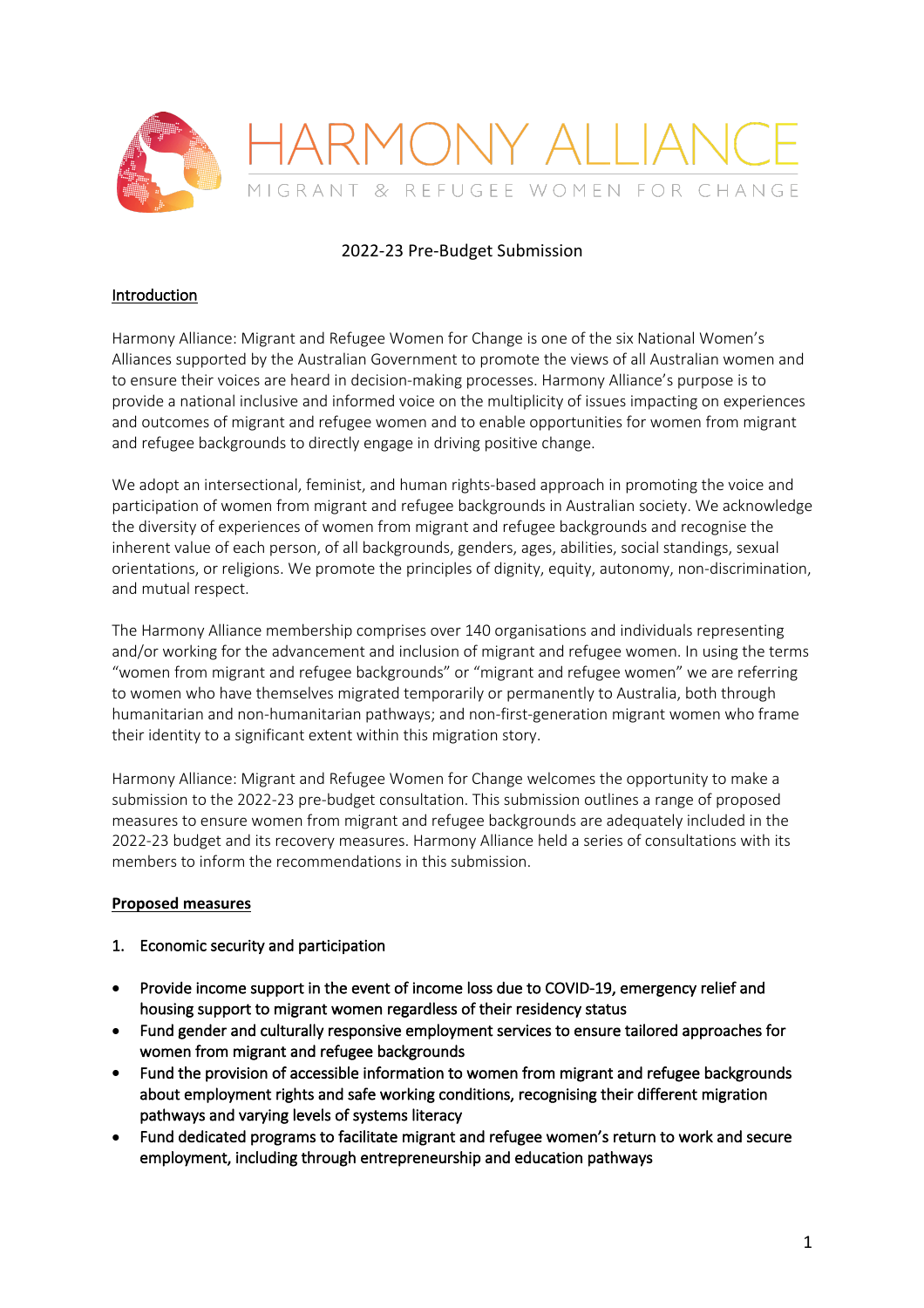Migrant and refugee women face additional barriers to equal workforce participation, such as gender and racial bias and discrimination, cultural and gender expectations to provide unpaid care to children and family members, lower levels of English language proficiency, lower educational levels (particularly for humanitarian entrants who are more likely to have had limited or disrupted schooling prior to migration), challenges in gaining recognition of overseas experience and qualifications and lack of gender specialist employment services.<sup>1</sup> This often results in higher unemployment rates and greater financial insecurity as compared to women born in Australia and men from migrant and refugee backgrounds.<sup>2</sup> In addition to this, many migrant and refugee women are employed in insecure and low paid jobs, such as casual and temporary positions, that do not provide financial security.

The COVID-19 pandemic has disproportionately affected migrant and refugee women's economic security. Many migrant and refugee women in low paid, casual or precarious employment situations were the first to lose their jobs or have their hours cut at the beginning of the COVID-19 pandemic. While they were the first to lose their jobs, they are also likely to stay out of work much longer. They have also been impacted by the job losses of their partners and family members who are often migrants themselves. Many of the migrant women have not had access to financial assistance measures due to their visa status and have accrued significant debts or had to access their savings and superannuation to pay for essentials during the pandemic.

State and Territory Governments, as well as charities and community organisations, have offered temporary emergency relief measures during lockdowns and outbreaks which has mitigated the effects of financial insecurity for some migrant women. However, these programs are limited in time and scope and do not provide a sustainable long-term solution to supporting migrant women to overcome the COVID-19-related economic hardship they have experienced. Migrant women's economic insecurity places them at increased risk of eviction from their home and homelessness, as well as difficulties paying for essentials such as food, bills and medications. The measures taken by migrant women to survive the first two years of the pandemic will have a serious ongoing impact unless there is additional support provided by the Commonwealth Government. There is a need for greater income support in the event of job loss, as well as emergency relief and housing support for migrant women regardless of their residency status.

Migrant and refugee women have diverse and valuable skills to offer to the Australian workforce, but face additional challenges entering it. In assisting their recovery out of the COVID-19 pandemic, it is critical that they have access to employment services that are culturally and gender-sensitive and offer pathways to financial stability. Employment services should address the particular barriers faced by migrant and refugee women and enable a balance between different settlement needs and families. This should be combined with a focus on providing accessible information to migrant and refugee women about employment rights and safe working conditions, to ensure they are not exploited and are able to advocate for themselves in the workplace. There is also an opportunity to provide better support to migrant and refugee women wishing to start their own businesses, through funding for entrepreneurships and education pathways.

 $1$  Harmony Alliance (2019). A strategic approach to improving employment outcomes of women from migrant and refugee backgrounds in Australia. http://harmonyalliance.org.au/wp-

content/uploads/2019/11/Empoyment-Outcomes-of-Womenfrom-Migrant-and-Refugee-Backgrounds.pdf.

<sup>&</sup>lt;sup>2</sup> Australian Bureau of Statistics (2020). Characteristics of recent migrants. Data about migrants arriving in the last 10 years including employment outcomes relating to visa type, birth country, education and language skills. Accessed: 12 January 2022, https://www.abs.gov.au/statistics/people/people-and-communities/characteristicsrecent-migrants/nov-2019.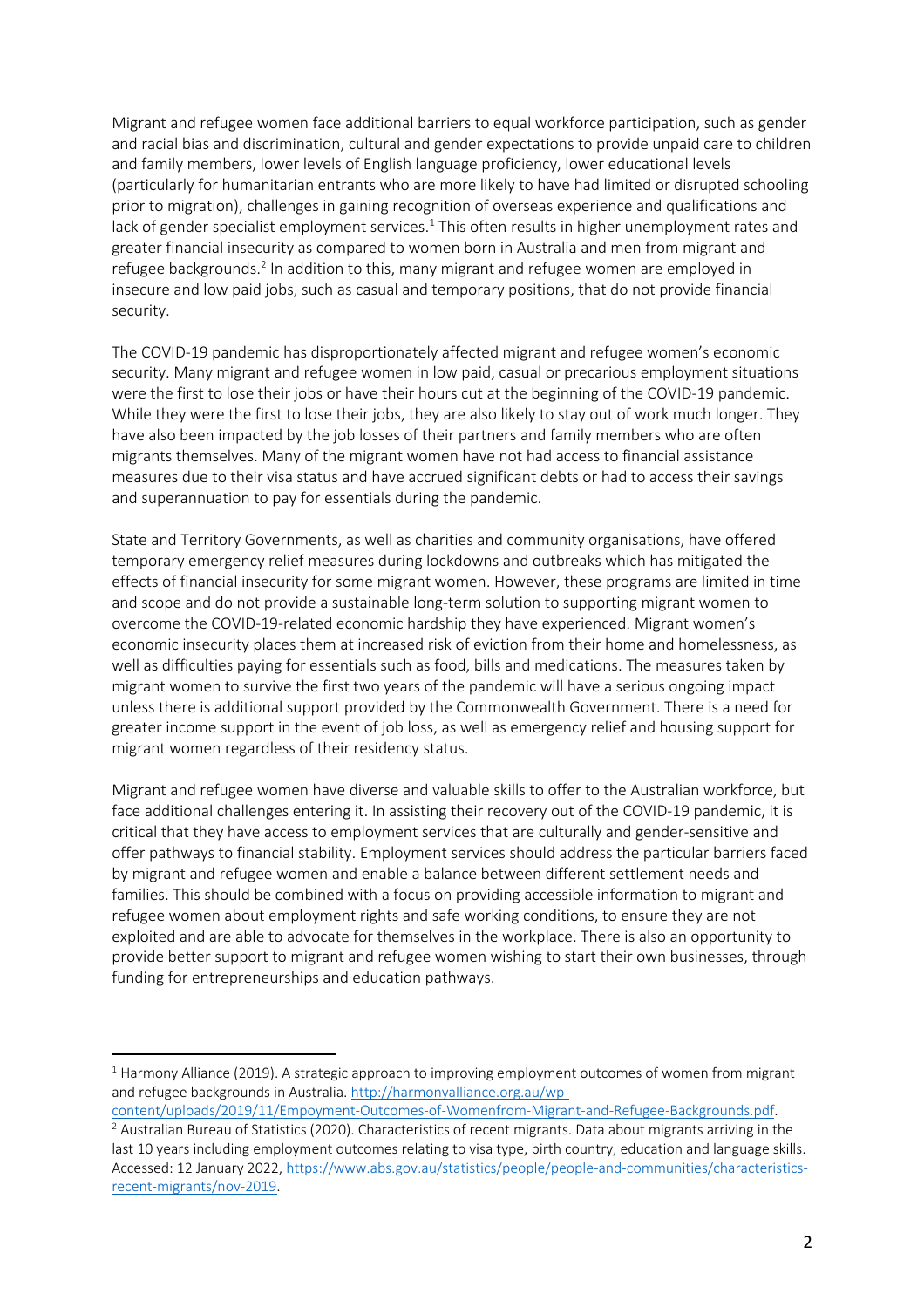- 2. Safety
- Provide dedicated funding for the expansion of specialist family, domestic, and sexual violence services at the juncture of gender and cultural expertise to enable access to safety for women from migrant and refugee backgrounds
- Fund capacity building for specialist family, domestic, and sexual violence services to identify and establish early intervention programs, including programs tailored to the specific needs of men from migrant and refugee backgrounds
- Extend eligibility to income support, crisis payments, healthcare (including mental health), crisis accommodation and safe housing to all migrant women experiencing family and domestic violence, regardless of their visa status
- Resource relevant sectors to provide responsive in-language digital literacy and digital safety programs to migrant and refugee women

In 2020, Harmony Alliance and Monash University undertook the first study in Australia to record migrant and refugee women's insights on safety and security. $3$  The study offers unique data insights. Thirty-three per cent of respondents reported experiencing some form of domestic and family violence (DFV). <sup>4</sup> Isolation and restrictive public health orders during the COVID-19 pandemic have presented additional risks for migrant and refugee women experiencing DFV, with 23 per cent of women reporting that DFV became more frequent during this period.<sup>5</sup>

Migrant and refugee women have unique factors that impact their experience of DFV including dependency on partners for residency status in Australia, lack of access to government support and services due to visa conditions, absence of trusted social networks and/or families in Australia, linguistic and cultural barriers in seeking help and reporting violence, limited options to return to their home countries and/or to leave with a view to returning to Australia, and gendered cultural expectations about roles and caring responsibilities at home.<sup>6</sup> Further, migrant and refugee women may experience DFV from members of their extended family as well as technology-facilitated abuse.<sup>7</sup>

The COVID-19 pandemic has exacerbated many of these challenges, given the economic insecurity and lack of access to government support that migrant and refugee women have experienced. There is a need for expanded eligibility for income support, crisis payments, healthcare, crisis accommodation and safe housing—regardless of visa status—to ensure migrant women are supported to leave abusive relationships and have access to safety after experiencing DFV.

Building the capacity of family, domestic and sexual violence services is essential to improving outcomes for migrant and refugee women. In particular, it is important that there is funding for specialist culturally responsive services who are best equipped to understand and respond to the complexity and diversity of migrant and refugee women's experiences and to provide safety responses in a culturally responsive manner. Similarly, establishing specialist early intervention programs that are tailored for migrant and refugee men, including in-language programs, is vital to reducing DFV.

<sup>&</sup>lt;sup>3</sup> Segrave, M. Wickes, R, and Keel, C. (2021) Migrant and Refugee Women in Australia: The Safety and Security Survey. Monash University. Available at: https://apo.org.au/node/313003.  $4$  Ibid.

 $<sup>5</sup>$  Ibid.</sup>

<sup>6</sup> Harmony Alliance (2021). Migrant and Refugee Women in the COVID-19 Pandemic: Impact, Resilience, and the Way Forward. https://harmonyalliance.org.au/wp-content/uploads/2021/02/HA-Membership-Forum-Report.pdf.

 $<sup>7</sup>$  Ibid.</sup>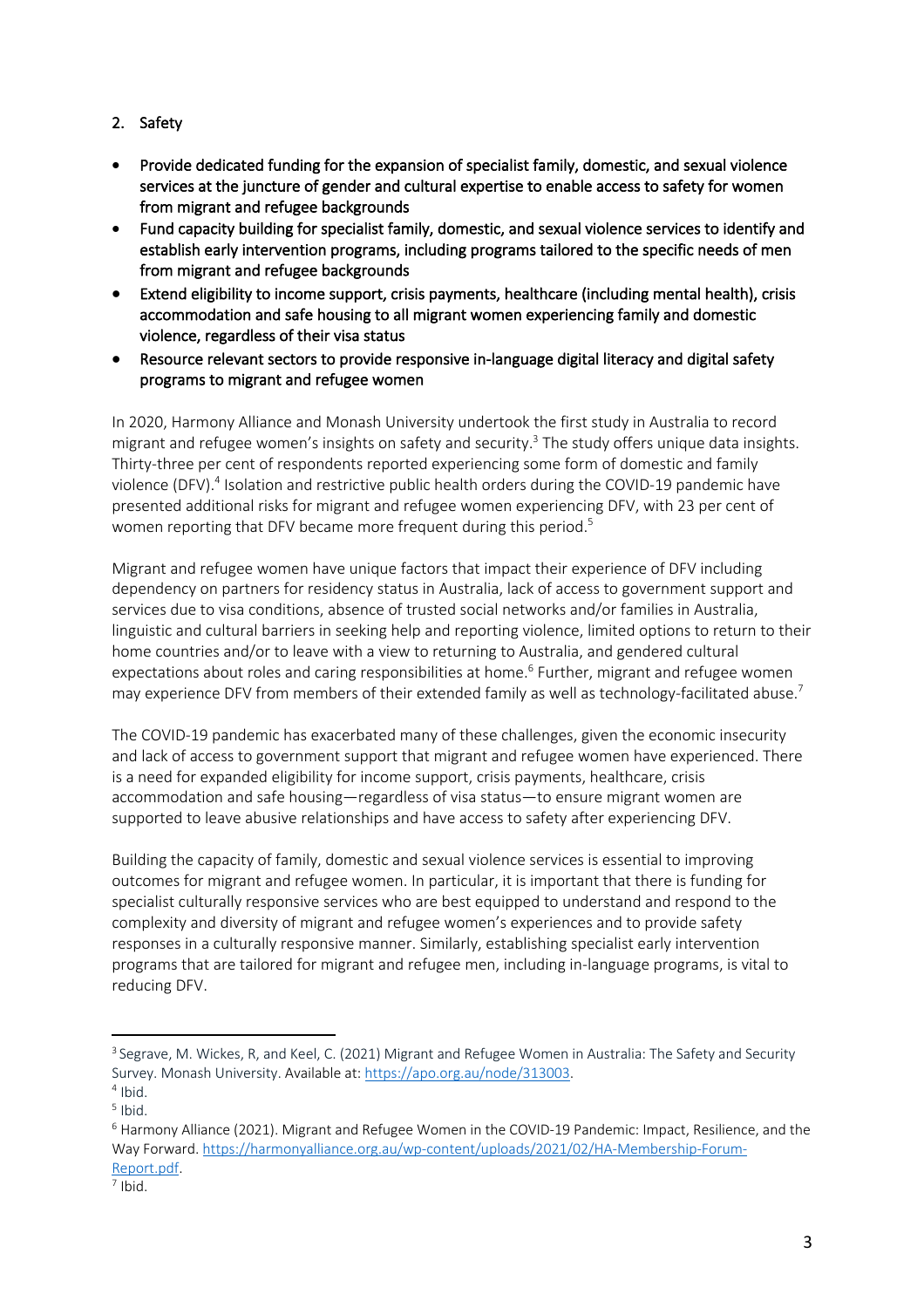Migrant and refugee women also face online threats to their safety. Social media has provided a new—and highly public—forum for racism, racist bullying and discrimination to occur, as well as other threats including death threats, stalking and image-based abuse (the non-consensual sharing of intimate or false photos online).<sup>8</sup> To support women to use technology safety and know their rights, there is a need for the Commonwealth Government to invest in tailored and culturally responsive digital literacy programs for migrant and refugee women of all ages that are accessible in community languages.

# 3. Health

- Invest in strategies to support the health literacy and health system literacy, health promotion and disease prevention among migrant and refugee women
- Fund culturally- and gender-responsive health services, particularly sexual and reproductive health and mental health services, in the context of the transition to telehealth and higher levels of physical and mental distress due to the pandemic
- Expand eligibility for the Free Interpreting Service to allied health practitioners in order to provide comprehensive quality and safety care for migrant and refugee women with low or no English language proficiency

Migrant and refugee women are at increased risk across pregnancy, mental health and reproductive health. There are a range of factors contributing to health disparities, including challenges accessing care (for example, due to visa status, financial resources, transport and language), low levels of health literacy, lack of familiarity with preventative health care and differing personal concepts of health and illness. $9$  The COVID-19 pandemic has highlighted these disparities, with migrant and refugee communities facing more challenges in health care access throughout the pandemic. At the same time, the pandemic has highlighted the advantages that come from investing in tailored communication and engagement strategies to support migrant and refugee communities to access health information and health care. There is a need for greater investment in strategies to support health literacy and health system literacy, health promotion and disease prevention among migrant and refugee women, in particular, to ensure equitable access to health care and improve health outcomes.

As with the rest of the population, migrant and refugee women have been experiencing higher levels of physical and mental distress due to COVID-19 and associated public health measures, as well as postponing treatment for non-emergency health needs. The increasing reliance on telehealth poses challenges for migrant and refugee women, who may lack safe spaces to attend telehealth appointments, have language barriers that are made worse by difficulties working with interpreters over the phone, and lack access to technological devices. These issues are of particular concern when it comes to accessing sexual and reproductive health and mental health services. To ensure safe access to healthcare, cultural and gender responsiveness should be embedded within all health service provision, including digital services. This should include training for health care providers on working with interpreters and for interpreters on gender responsive practice.

Language barriers experienced by migrant and refugee women with limited or no English language proficiency are a significant barrier to equitable health care access. Engaging interpreters is an

<sup>8</sup> eSafety Commissioner, *Adult cyber abuse* https://www.esafety.gov.au/key-issues/adult-cyber-abuse. <sup>9</sup> Migrant and Refugee Women's Health Partnership & Harmony Alliance (2018). Submission to the Consultation on the National Women's Health Strategy 2020-2030. https://culturaldiversityhealth.org.au/wpcontent/uploads/2018/12/Womens-Health-submission-MRWHP-and-Harmony-Alliance.pdf.